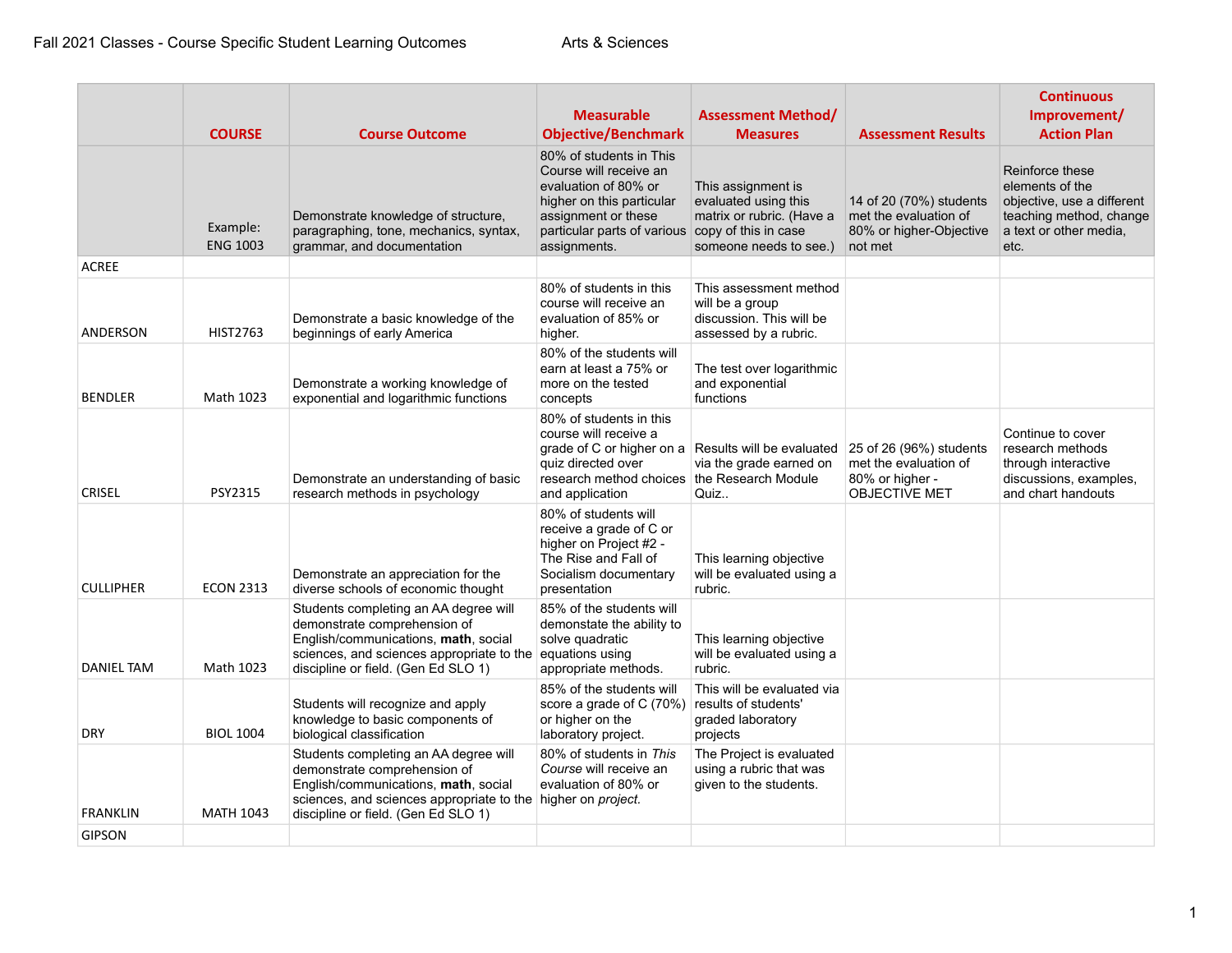|                    | <b>COURSE</b>    | <b>Course Outcome</b>                                                                                                                                                                                                           | <b>Measurable</b><br><b>Objective/Benchmark</b>                                                                                                  | <b>Assessment Method/</b><br><b>Measures</b>                                                                                | <b>Assessment Results</b>                                                             | <b>Continuous</b><br>Improvement/<br><b>Action Plan</b>                          |
|--------------------|------------------|---------------------------------------------------------------------------------------------------------------------------------------------------------------------------------------------------------------------------------|--------------------------------------------------------------------------------------------------------------------------------------------------|-----------------------------------------------------------------------------------------------------------------------------|---------------------------------------------------------------------------------------|----------------------------------------------------------------------------------|
| <b>HERMANN</b>     |                  |                                                                                                                                                                                                                                 |                                                                                                                                                  |                                                                                                                             |                                                                                       |                                                                                  |
| <b>HODGES MEL</b>  | <b>MATH 0133</b> | Demonstrate knowledge of introduction to score a grade of 75% or<br>algebra concepts including solving linear<br>equations.                                                                                                     | 80% of students will<br>higher on the algebra<br>final exam                                                                                      | This learning objective<br>will be evaluated using<br>students' final exam<br>scores.                                       |                                                                                       |                                                                                  |
| KIMBRIEL           |                  |                                                                                                                                                                                                                                 |                                                                                                                                                  |                                                                                                                             |                                                                                       |                                                                                  |
| <b>KLINGER MAT</b> | <b>HLT 2203</b>  | Students will demonstrate their ability to<br>apply nutrition guidelines for use in<br>planning and modifying diets for healthy<br>individuals.                                                                                 | 78% of students will<br>score a grade of 80% or<br>higher on the Food<br>Tracker Assignment.                                                     | The learning objective<br>will be evaluated using<br>the scores from the Food<br>Tracker Assignment.                        | 14 of 18 (78%) students<br>met the evaluation of<br>80% or higher. Objective<br>met   | Continue to use the<br>proven assignment<br>instructions and<br>requirements.    |
| <b>KNOX</b>        | <b>EDU 2043</b>  | Demonstrate a beginning knowledge of<br>the history of the treatment of Exceptional<br>children throughout US history and the<br>laws designed to protect the rights of<br>exceptional children during their K-12<br>education. | 80% of students in this<br>course will receive an<br>80% or higher on this<br>assignment.                                                        | This will be evaluated<br>with a rubric                                                                                     | 9 of 13 (69%) students<br>met the evaluation of<br>80% or higher-Objective<br>not met | Change the tool of<br>presentation from<br>TimeToast or Sutori to<br>powerpoint. |
| MILLER             |                  |                                                                                                                                                                                                                                 |                                                                                                                                                  |                                                                                                                             |                                                                                       |                                                                                  |
| MULLOY             | <b>HIST 1013</b> | Students will critically examine a primary<br>source.                                                                                                                                                                           | 80% of the students will<br>recieve a grade of C or<br>higher                                                                                    | Students will write an<br>essay and discuss the<br>primary source with each<br>other. This will be<br>assessed by a rubric. |                                                                                       |                                                                                  |
| <b>NEAL</b>        |                  |                                                                                                                                                                                                                                 |                                                                                                                                                  |                                                                                                                             |                                                                                       |                                                                                  |
| <b>OLIGER</b>      | <b>MATH0133</b>  | Demonstrate a basic understanding of<br>addition, subtraction, multiplication, and<br>division of fractions                                                                                                                     | 75% of students will<br>achieve a 75% or higher<br>on Exam 2 (Chapter 2:<br>Fractions)                                                           | This will be evaluated per<br>Exam 2 results                                                                                |                                                                                       |                                                                                  |
| <b>PARKER</b>      | <b>SWK2203</b>   | Demonstrate a beginning knowledge of<br>generalist practice, values, ethics, and<br>the current state of the social work<br>profession as related to service to at risk<br>populations                                          | 80% of students will<br>receive an evaluation of<br>80% or higher on<br>assignment: Nonprofit<br>Agency Presentation and<br>Volunteer Experience | This assignment is<br>evaluated with the rubric<br>described in syllabus                                                    |                                                                                       |                                                                                  |
| <b>PRIEST</b>      | SOC2213          | Students will demonstrate a basic<br>knowledge of sociology and its<br>terminology.                                                                                                                                             | 80% of students will<br>receive a grade of C or<br>higher on Exam I - Core<br><b>Concepts of Sociology</b>                                       | This learning objective<br>will be evaluated using a<br>rubric.                                                             |                                                                                       |                                                                                  |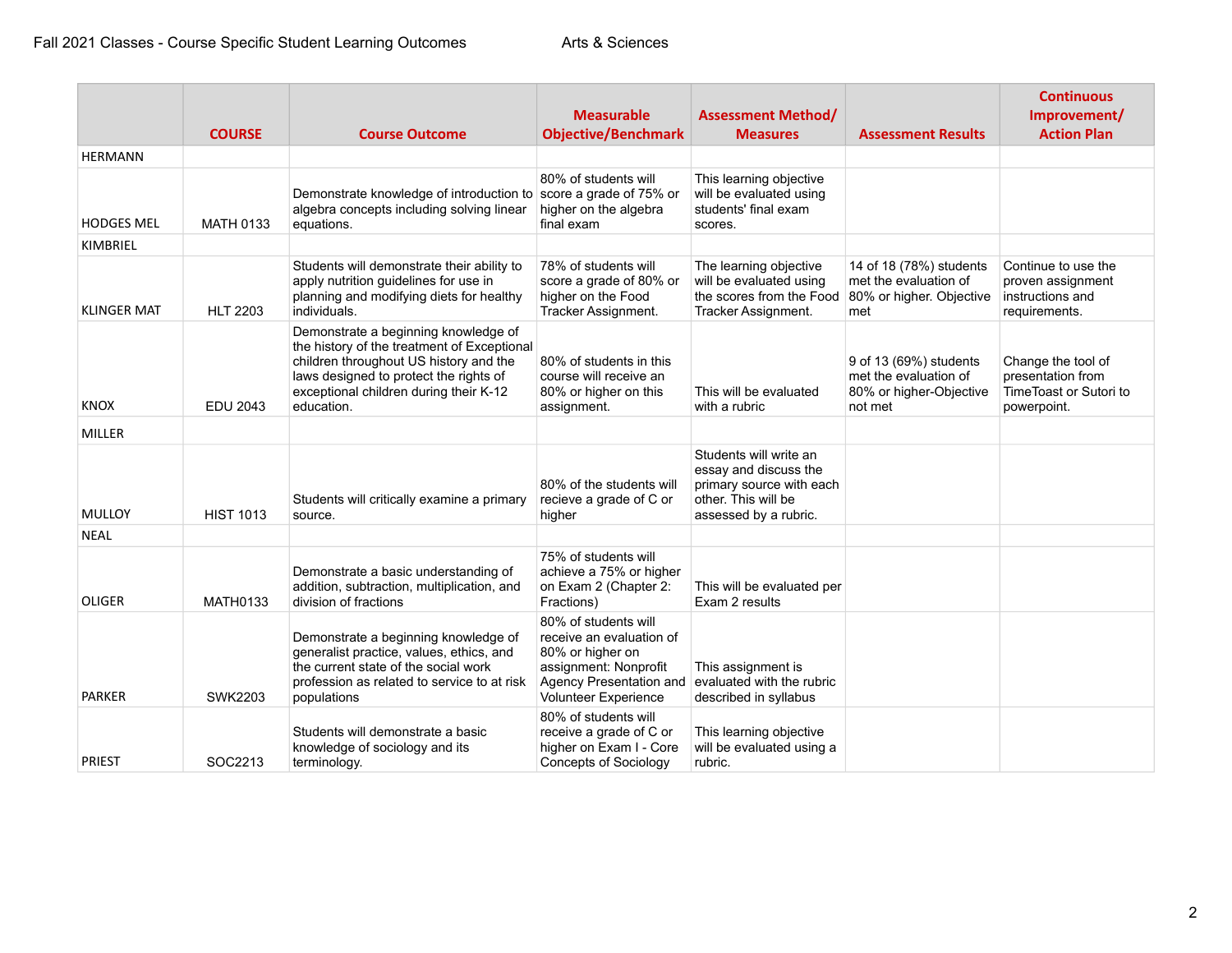|                     | <b>COURSE</b>    | <b>Course Outcome</b>                                                                                                                                                                                                                                                                                                           | <b>Measurable</b><br><b>Objective/Benchmark</b>                                                                                | <b>Assessment Method/</b><br><b>Measures</b>                                                                           | <b>Assessment Results</b>                                                                               | <b>Continuous</b><br>Improvement/<br><b>Action Plan</b>                                              |
|---------------------|------------------|---------------------------------------------------------------------------------------------------------------------------------------------------------------------------------------------------------------------------------------------------------------------------------------------------------------------------------|--------------------------------------------------------------------------------------------------------------------------------|------------------------------------------------------------------------------------------------------------------------|---------------------------------------------------------------------------------------------------------|------------------------------------------------------------------------------------------------------|
| <b>PROCTOR</b>      | <b>ORT 1003</b>  | Students will demonstrate a basic<br>knowledge of self-management skills,<br>primarily time management.                                                                                                                                                                                                                         | 80% of students will<br>complete a time<br>management worksheet,<br>and effectively identify<br>time management<br>strategies. | This activity will be<br>evaluated using a rubric.                                                                     |                                                                                                         |                                                                                                      |
| <b>RADIVOJEVICH</b> | <b>BIOL 1024</b> | Students will discuss the function of the<br>nervous system                                                                                                                                                                                                                                                                     | 80% of students will<br>receive a grade of a C or<br>better on the neuron<br>worksheet                                         | This learning objective<br>structure and function lab will be evaluated using a<br>rubric                              | 25 of 28 (89%) students<br>met the objective ot 70%<br>or higher on the<br>worksheet                    | Clarify questions more<br>and reword questions for<br>better understanding of<br>what is being asked |
| <b>RISNER</b>       | <b>AGRI 2813</b> | Students will infer basic differences<br>among soils formed under the influences<br>of differences in climate, organisms,<br>relief, parent materials or time.                                                                                                                                                                  | 75% of Students will<br>score 80% or better on<br>quiz covering soil<br>formation                                              | This learning objective<br>will be evaluated using a<br>quiz                                                           | 4/5 (80%) students met<br>the course objective of<br>80% or greater on qiuiz<br>covering soil formation | Design hands on<br>learning activity that can<br>be done in an online<br>course                      |
| <b>SHURLEY</b>      | <b>MATH 1023</b> | Students completing an AA degree will<br>demonstrate comprehension of<br>English/communications, math, social<br>sciences, and sciences appropriate to the Comprehensive Final<br>discipline or field. (Gen Ed SLO 1)                                                                                                           | 80% of students in This<br>Course will receive an<br>evaluation of 80% or<br>higher on the<br>Exam                             | The Final exam is<br>evaluated using a<br>common college algebra<br>final that was developed<br>by the Math department |                                                                                                         |                                                                                                      |
| <b>THAKUR</b>       | GEOG 2703        | The students will gain a critical<br>understanding of different regions of the<br>world through the lens of globalization<br>and diversity.                                                                                                                                                                                     | 75% of students will<br>receive an evaluation of<br>C or higher in Final<br>exam.                                              | The final exam will be<br>used for assessment.                                                                         |                                                                                                         |                                                                                                      |
| WHITFIELD           | <b>MATH 1023</b> | The student will demonstrate a basic<br>understanding of functions including<br>quadratic functions                                                                                                                                                                                                                             | 75% of the students will<br>graph a quadratic<br>function and include the<br>axis of symmetry                                  | This will be evaluated<br>with a rubric                                                                                |                                                                                                         |                                                                                                      |
| <b>HASTINGS</b>     | <b>WELD1504</b>  | Demonstrate proficiency in using the<br>intermediate principles of shielded metal<br>arc welding.<br>Demonstrate understanding and<br>proficiency of occupational safety rules<br>and safe use of welding equipment and<br>hand or power tools.<br>Demonstrate proficiency of root beads,<br>hot pass, fill and cap procedures. | 80% of the students will<br>recieve a grade of C or<br>higher                                                                  | This will be evaluated<br>with a rubric                                                                                |                                                                                                         |                                                                                                      |
| <b>GREEN</b>        | CRJ1023          | Demonstrate an understanding of the<br>criminal justice system as well the critical<br>thinking skills necessary to analyze the<br>efficacy of criminal justice practices                                                                                                                                                       | 80% of the students will<br>recieve a grade of a C or<br>higher                                                                | This will be evaluated<br>using a rubric                                                                               |                                                                                                         |                                                                                                      |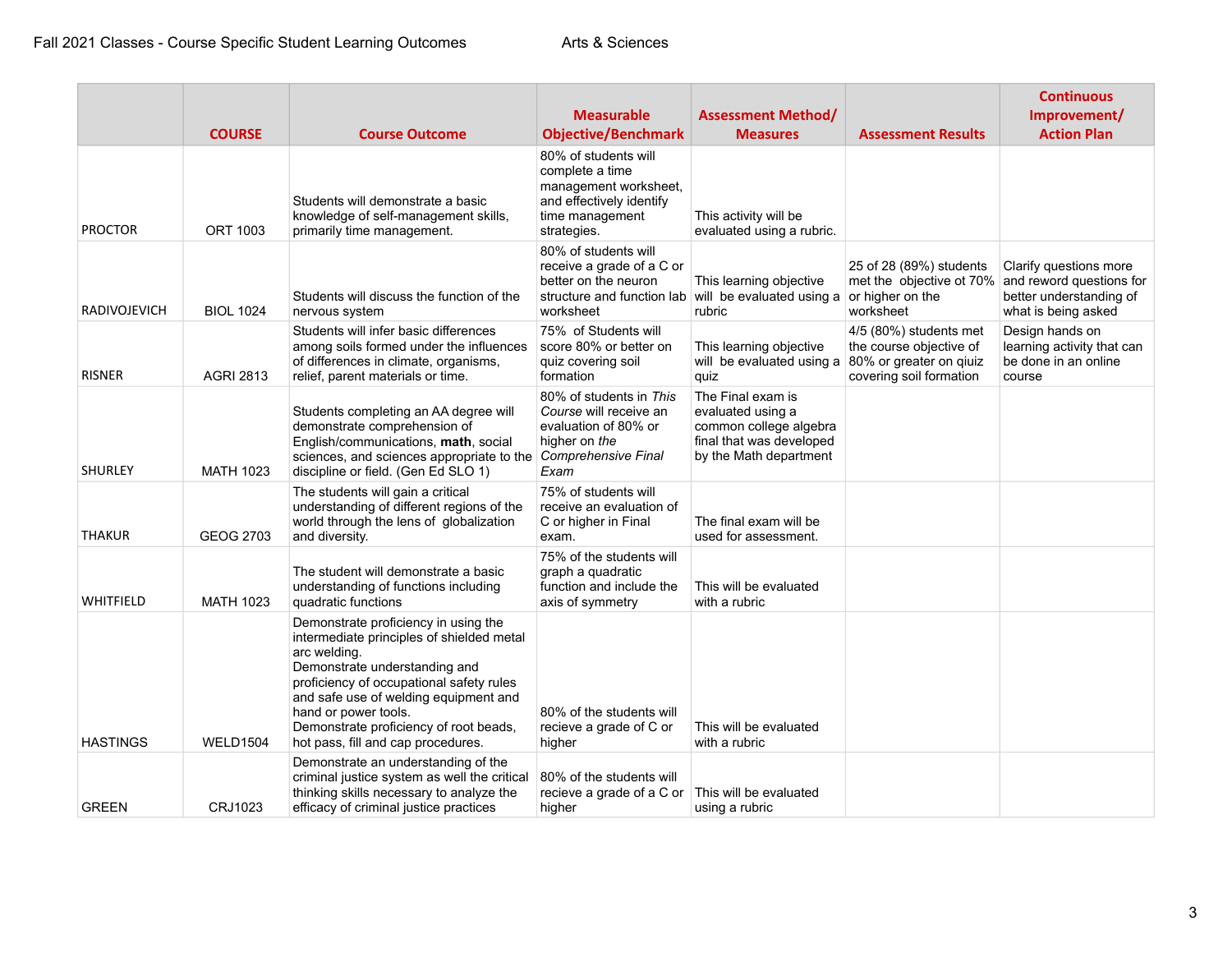| <b>INSTRUCTOR</b>  | <b>COURSE</b>               | <b>COURSE OUTCOME</b>                                                                                                                                | <b>Measurable</b><br><b>Objective/Benchmark</b>                                                                                                                              | <b>Assessment Method/</b><br><b>Measures</b>                                                                                                                                                                                                | <b>Assessment Results</b>                                                                                                                       | <b>Continuous</b><br>Improvement/<br><b>Action Plan</b>                                                                                                            |
|--------------------|-----------------------------|------------------------------------------------------------------------------------------------------------------------------------------------------|------------------------------------------------------------------------------------------------------------------------------------------------------------------------------|---------------------------------------------------------------------------------------------------------------------------------------------------------------------------------------------------------------------------------------------|-------------------------------------------------------------------------------------------------------------------------------------------------|--------------------------------------------------------------------------------------------------------------------------------------------------------------------|
|                    | Example:<br><b>ENG 1003</b> |                                                                                                                                                      | 80% of students in This<br>Course will receive an<br>evaluation of 80% or higher<br>on this particular<br>assignment or these<br>particular parts of various<br>assignments. | This assignment is evaluated using<br>this matrix or rubric. (Have a copy of<br>this in case someone needs to see.)                                                                                                                         | 14 of 20 (70%) students<br>met the evaluation of<br>80% or higher-Objective<br>not met                                                          | Reinforce these<br>elements of the<br>objective, use a different<br>teaching method, change<br>a text or other media,<br>etc.                                      |
| ACKERMAN           |                             |                                                                                                                                                      |                                                                                                                                                                              |                                                                                                                                                                                                                                             |                                                                                                                                                 |                                                                                                                                                                    |
| <b>BARNES</b>      | <b>CIS 1513</b>             | Students will identify, extend, and<br>demonstrate knowledge of<br>fundamental programming concepts<br>and constructs.                               | 75% of students in the<br>course will receive an<br>evaluation of 80% or higher<br>on the 'Validate Me'<br>assignment.                                                       | This assignment will be evaluated<br>with the use of a rubric developed by<br>the instructor.                                                                                                                                               |                                                                                                                                                 |                                                                                                                                                                    |
| <b>BENTLEY</b>     | CRJ 2253                    | Critically analyze and interpret<br>criminal evidence as it pertains to<br>criminal investigations.                                                  | 80% of the students in this<br>course will receive an<br>evaluation of 80% or higher<br>on the crime scene project.                                                          | This assignment will be evaluated by<br>the use of a rubric developed by the<br>instructor.                                                                                                                                                 |                                                                                                                                                 |                                                                                                                                                                    |
| <b>BUEL</b>        |                             |                                                                                                                                                      |                                                                                                                                                                              |                                                                                                                                                                                                                                             |                                                                                                                                                 |                                                                                                                                                                    |
| <b>CLEVELAND</b>   |                             |                                                                                                                                                      |                                                                                                                                                                              |                                                                                                                                                                                                                                             |                                                                                                                                                 |                                                                                                                                                                    |
| <b>DENNIS</b>      | <b>CIS 2723</b>             | Describe the principles of<br>confidentiality, integrity, and<br>availability as they relate to data<br>states and cybersecurity<br>countermeasures. | 75% of students will receive<br>a score of 80% or higher on<br>the "Creating a Cyber<br>World" assignment                                                                    | This assignment will be evaluated<br>with the use of a rubric developed by<br>the instructor.                                                                                                                                               | 75% of students earned<br>a score of 89% or higher<br>on the assignment                                                                         | Continue to emphasize<br>the procedures to<br>defend all components<br>of a network with the<br>use of simulations                                                 |
| <b>DIXON</b>       |                             |                                                                                                                                                      |                                                                                                                                                                              |                                                                                                                                                                                                                                             |                                                                                                                                                 |                                                                                                                                                                    |
| <b>FINOCCHIARO</b> |                             |                                                                                                                                                      |                                                                                                                                                                              |                                                                                                                                                                                                                                             |                                                                                                                                                 |                                                                                                                                                                    |
| <b>FORD</b>        | <b>ACCT2003</b>             | Demonstrate an understanding of<br>accounting concepts related to cost<br>of goods and inventories, and<br>accounting information systems            | 80% of students in this<br>course will receive a score<br>of 8% or higher on Exam 2                                                                                          | Students will be assessed by a score<br>of at least 80% on Esam 2 taken<br>through the Connect platform.                                                                                                                                    |                                                                                                                                                 |                                                                                                                                                                    |
| <b>FOURAKER</b>    |                             |                                                                                                                                                      |                                                                                                                                                                              |                                                                                                                                                                                                                                             |                                                                                                                                                 |                                                                                                                                                                    |
| <b>GOCKEN</b>      |                             |                                                                                                                                                      |                                                                                                                                                                              |                                                                                                                                                                                                                                             |                                                                                                                                                 |                                                                                                                                                                    |
| <b>GREEN</b>       |                             |                                                                                                                                                      |                                                                                                                                                                              |                                                                                                                                                                                                                                             |                                                                                                                                                 |                                                                                                                                                                    |
| <b>HARDIN</b>      | Acc2003                     | Demonstrate a knowledge of the<br>accounting equation and how it all<br>comes together to complete the<br>accounting statements and cycle,           | 80% of Students will<br>receive a score of 80% or<br>higher on Chapter 4<br>homework of completing<br>the accounting cycle                                                   | This assignment if based on the<br>completion of all steps used in an<br>accounting process and<br>understanding the basic concepts of<br>$assets = liabilities + equity (owners)$<br>equity - owners withdrawals +<br>revenues - expenses) | 10 out of 12 (83.33%)<br>students achieved a<br>score of 80 or above on<br>the homework. The<br>homework completed all<br>cycles of accounting. | Continue to improve on<br>the understanding of the<br>accounting equation and<br>how it fits into the<br>accounting cycle by use<br>of exercises in<br>accounting. |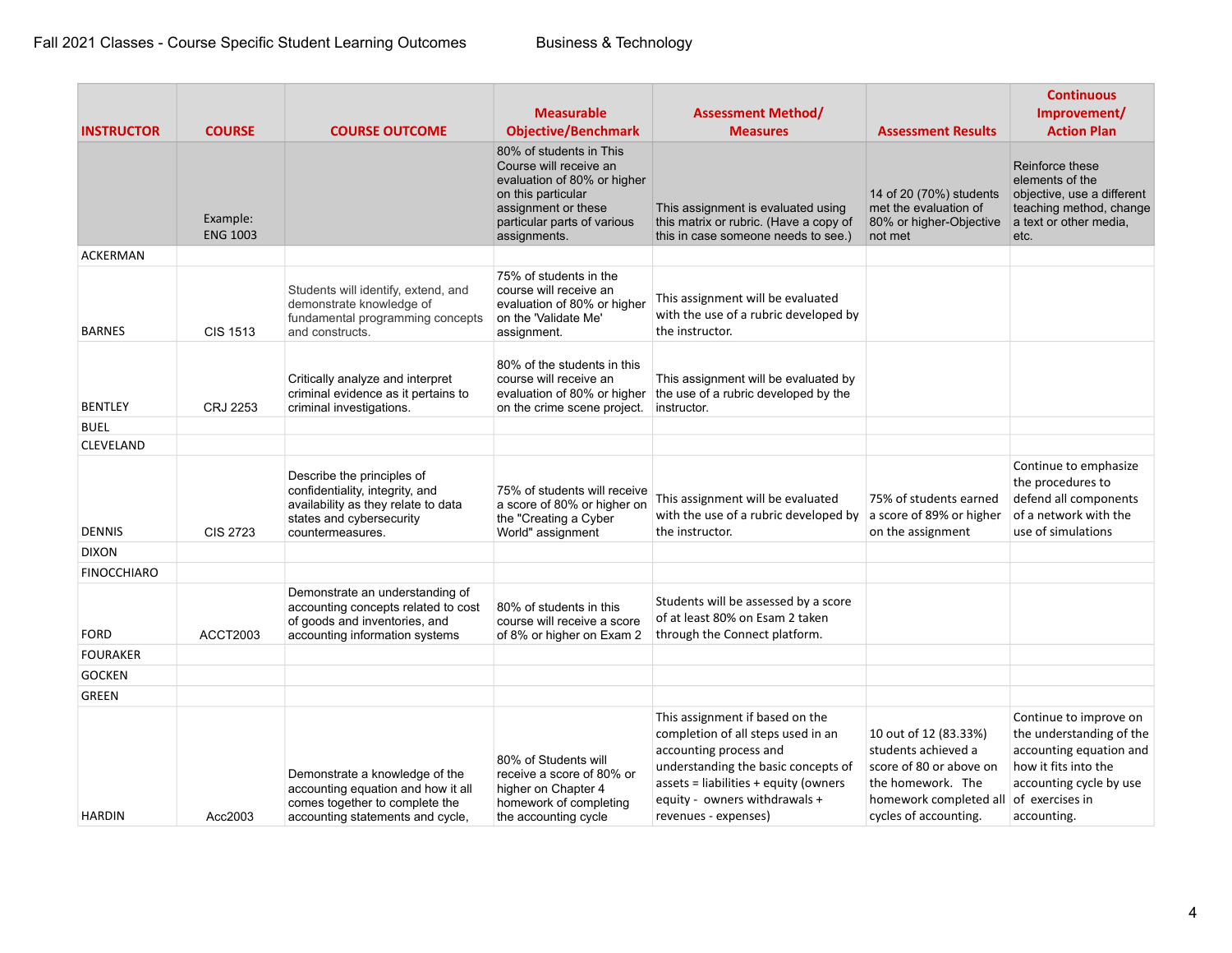|                                      |                                  |                                                                                                                                                                                                                                                                                                                                                             | <b>Measurable</b>                                                                                                                                       | <b>Assessment Method/</b>                                                                                                                                                                                                                                             |                           | <b>Continuous</b><br>Improvement/ |
|--------------------------------------|----------------------------------|-------------------------------------------------------------------------------------------------------------------------------------------------------------------------------------------------------------------------------------------------------------------------------------------------------------------------------------------------------------|---------------------------------------------------------------------------------------------------------------------------------------------------------|-----------------------------------------------------------------------------------------------------------------------------------------------------------------------------------------------------------------------------------------------------------------------|---------------------------|-----------------------------------|
| <b>INSTRUCTOR</b><br><b>HASTINGS</b> | <b>COURSE</b><br><b>WELD1504</b> | <b>COURSE OUTCOME</b><br>Demonstrate proficiency in using the<br>intermediate principles of shielded<br>metal arc welding.<br>Demonstrate understanding and<br>proficiency of occupational safety<br>rules and safe use of welding<br>equipment and hand or power tools.<br>Demonstrate proficiency of root<br>beads, hot pass, fill and cap<br>procedures. | <b>Objective/Benchmark</b><br>80% of the students will<br>recieve a grade of C or<br>higher                                                             | <b>Measures</b><br>This will be evaluated with a rubric                                                                                                                                                                                                               | <b>Assessment Results</b> | <b>Action Plan</b>                |
| <b>HUDDLESTON</b>                    | CIS1003                          | Demonstrate an understanding of<br>which financial reports provide<br>information to external users for<br>decision making and how to produce<br>them.                                                                                                                                                                                                      | 80% of students will receive<br>a score of 70% or higher on<br>Chapter 10 Quiz.                                                                         | Students will be assessed by a score<br>of at least 70% on the Chapter 10<br>quiz taken through the Connect<br>platform.                                                                                                                                              |                           |                                   |
| <b>KEIRN</b>                         |                                  |                                                                                                                                                                                                                                                                                                                                                             |                                                                                                                                                         |                                                                                                                                                                                                                                                                       |                           |                                   |
| <b>KENNEY BON</b>                    | CIS 2503                         | Demonstrate by applying the basic<br>features of the software tools through<br>a hands-on approach to real-world<br>applications such as word<br>processing documents, spreadsheet<br>workbooks, databases, and graphic<br>presentations suitable for course<br>work, professional purposes, and<br>personal use.                                           | 75% of students in this<br>course will achieve a score<br>of 75% or higher on the<br><b>SAMS Final Exam covering</b><br>Excel, PowerPoint, and<br>Word. | This assessment is evaluated<br>using a series of steps completed<br>by each student individually within<br>the SAMS online environment and<br>review of those steps by the<br>instructor.                                                                            |                           |                                   |
| <b>KIRKSEY</b>                       | <b>CIS 1403</b>                  | Demonstrate the understanding<br>of Microsoft Excel software<br>through a hands-on approach with<br>real-world applications that support<br>the course work, personal use and<br>professional purposes                                                                                                                                                      | or higher on the SAM Final<br>Capstone Exam                                                                                                             | This assessment is evaluated<br>by using the grading rubric for the<br>75% of students in the cours series of steps completed by each<br>will achieve a score of 75% student within the SAM online<br>test environment and review<br>of those steps by the instructor |                           |                                   |
| <b>MIDDLEBROOKS</b>                  |                                  |                                                                                                                                                                                                                                                                                                                                                             |                                                                                                                                                         |                                                                                                                                                                                                                                                                       |                           |                                   |
| <b>STEPP</b>                         | <b>AUTO 1402</b>                 | Demonstrate ability to diagnose<br><b>HVAC malfunctions</b>                                                                                                                                                                                                                                                                                                 | 75% of students recieve<br>75% cumulative or higher<br>on HVAC malfunction<br>assigments                                                                | Assessment of structured lab<br>assignments are by tailored rubrics,<br>and reviewed by instructor                                                                                                                                                                    |                           |                                   |
| SWANSON                              | <b>TECH2314</b>                  | Properly connect various peripheral<br>and field, (I/O), devices or<br>components to a PLC system.                                                                                                                                                                                                                                                          | 80% of students will be able<br>to correctly wire I/O devices<br>to a PLC from a schematic<br>drawing.                                                  | This assignment is evaluated using<br>rubic and checklist.                                                                                                                                                                                                            |                           |                                   |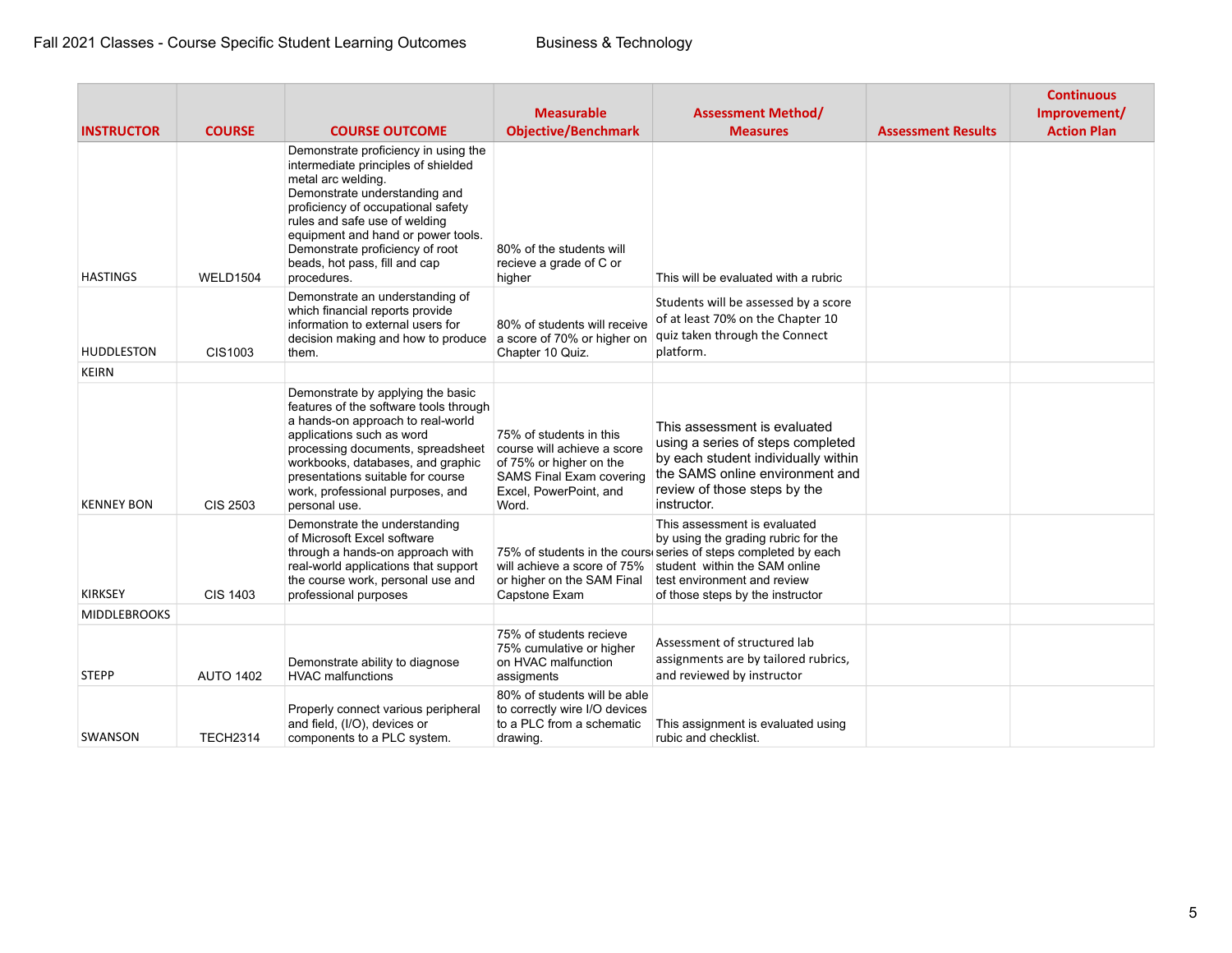| <b>INSTRUCTOR</b> | <b>COURSE</b>    | <b>COURSE OUTCOME</b>                                                                                                                                    | <b>Measurable</b><br><b>Objective/Benchmark</b>                                                                                                                                             | <b>Assessment Method/</b><br><b>Measures</b>                                                                                 | <b>Assessment Results</b> | <b>Continuous</b><br>Improvement/<br><b>Action Plan</b> |
|-------------------|------------------|----------------------------------------------------------------------------------------------------------------------------------------------------------|---------------------------------------------------------------------------------------------------------------------------------------------------------------------------------------------|------------------------------------------------------------------------------------------------------------------------------|---------------------------|---------------------------------------------------------|
| <b>TRAYLOR</b>    | <b>AUTO 1023</b> | Demonstrate the uderstanding of<br>how to remove and replace disc<br>brake pads and bleed the braking<br>system.                                         | 75 % of the students will<br>achieve an understanding<br>and demonstrate their<br>knowledge of removing and<br>replacing brake pads and<br>bleeding the air out of the<br>hydraulic system. | Students will be assessed based on<br>the average of Homework 28%,<br>Written Test 28%, and Labs 44%.                        |                           |                                                         |
| THOMASON          | <b>WELD 1204</b> | Demonstrate proficiency in using<br>the principles of shielded metal<br>arc welding in root, fill, and cap<br>passes                                     | 80% of students will receive<br>an evaluation of 75% or<br>better on the final grades in<br>this course                                                                                     | This assignment will be evaluated<br>with the use of a rubric                                                                |                           |                                                         |
| <b>WALKER</b>     | <b>BUS 2833</b>  | Demonstrate the understanding of<br>the fundamentals of management<br>including the roles and functions of<br>managers by developing a business<br>plan. | 85% of the students will<br>successfully complete a<br>start-up business plan.                                                                                                              | This assignment will be evaluated<br>with the use of a rubric developed by<br>the instructor and a business<br>professional. |                           |                                                         |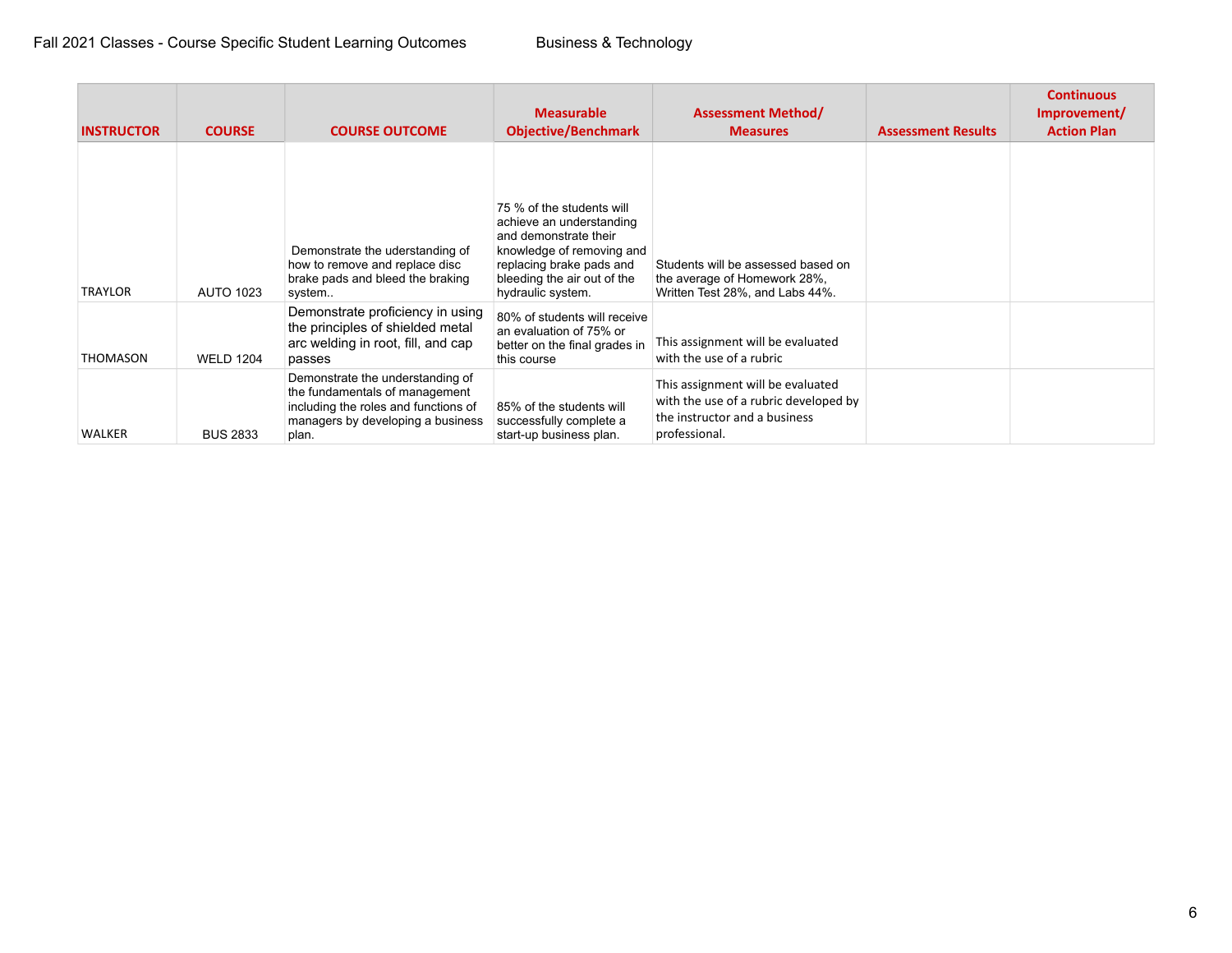| <b>INSTRUCTOR</b> | <b>COURSE</b>               | <b>Course Outcome</b>                                                                                                                                               | <b>Measurable</b><br><b>Objective/Benchmark</b>                                                                                                                              | <b>Assessment Method/</b><br><b>Measures</b>                                                                                                                                                     | <b>Assessment Results</b>                            | <b>Continuous</b><br>Improvement/<br><b>Action Plan</b>                                                                                             |
|-------------------|-----------------------------|---------------------------------------------------------------------------------------------------------------------------------------------------------------------|------------------------------------------------------------------------------------------------------------------------------------------------------------------------------|--------------------------------------------------------------------------------------------------------------------------------------------------------------------------------------------------|------------------------------------------------------|-----------------------------------------------------------------------------------------------------------------------------------------------------|
|                   | Example:<br><b>ENG 1003</b> | Demonstrate knowledge of<br>structure, paragraphing,<br>tone, mechanics, syntax,<br>grammar, and<br>documentation                                                   | 80% of students in This<br>Course will receive an<br>evaluation of 80% or higher<br>on this particular<br>assignment or these<br>particular parts of various<br>assignments. | This assignment is<br>evaluated using this matrix<br>or rubric. (Have a copy of<br>this in case someone needs<br>to see.)                                                                        | the evaluation of 80% or<br>higher-Objective not met | Reinforce these elements of<br>14 of 20 (70%) students met the objective, use a different<br>teaching method, change a<br>text or other media, etc. |
| <b>BURNS</b>      | <b>HSA 2013</b>             | Know, use, and apply<br>medical terms                                                                                                                               | 80% of students in the<br>Medical Terminology course<br>will have an average of 70%<br>or higher on the unit<br>quizzes.                                                     | There are seven unit<br>quizzes in this course and<br>these scores will be<br>averaged for each student.                                                                                         |                                                      |                                                                                                                                                     |
| <b>BYRUM</b>      |                             |                                                                                                                                                                     |                                                                                                                                                                              |                                                                                                                                                                                                  |                                                      |                                                                                                                                                     |
| <b>CAMP KEL</b>   | <b>RN 2056</b>              | Create & organize patient<br>care by delegating<br>effectively, prioritizing,<br>timely documentation and<br>reflecting on the role of a<br>RN (Program Outcome #7) | 80% of students will receive<br>a score of 75% or higher for<br>their average grade on the<br>clinical reflections<br>assignment                                             | There are five clinical<br>reflection assignments in<br>this course and the<br>assignments are graded<br>using a rubric posted and<br>viewable to students in the<br>course.                     |                                                      |                                                                                                                                                     |
| <b>CLARK AMY</b>  | <b>LPN 1305</b>             | Demonstrate competence in a passing evaluation based<br>the performance of selected<br>nursing skills                                                               | 80% of students will receive<br>on a pass/fail demonstration<br>of the handwashing skill.                                                                                    | This assignment is<br>evaluated using the skills<br>checklist matrix which<br>details all required steps of<br>this skill, based on the<br>quidelines outlined in<br>textbook.                   |                                                      |                                                                                                                                                     |
| <b>CLARK VAL</b>  | <b>CNA 1007</b>             | Demonstrate safety and<br>infection control<br>principles/precaustions that<br>comply with clinical site<br>policy and state/federal<br>standards of care           | 80% of students in the CNA<br>courses will receive a<br>passing evaluation based on<br>a pass/fail demonstration of<br>the handwashing skill.                                | This assignment is<br>evaluated using the skills<br>checklist matrix which<br>details all required steps of<br>this skill, based on the<br>guidelines set by the AR<br>Office of Long-Term Care. |                                                      |                                                                                                                                                     |
| <b>GUTHRIE</b>    | <b>CNA 2007</b>             | Safely demonstrate the<br>basic routes and skills in the<br>provision of medication<br>administration                                                               | 80% of the students will<br>demonstrate the skills<br>necessary to safely deliver<br>medications.                                                                            | This learning objective will<br>be evaluated using a rubric.                                                                                                                                     |                                                      |                                                                                                                                                     |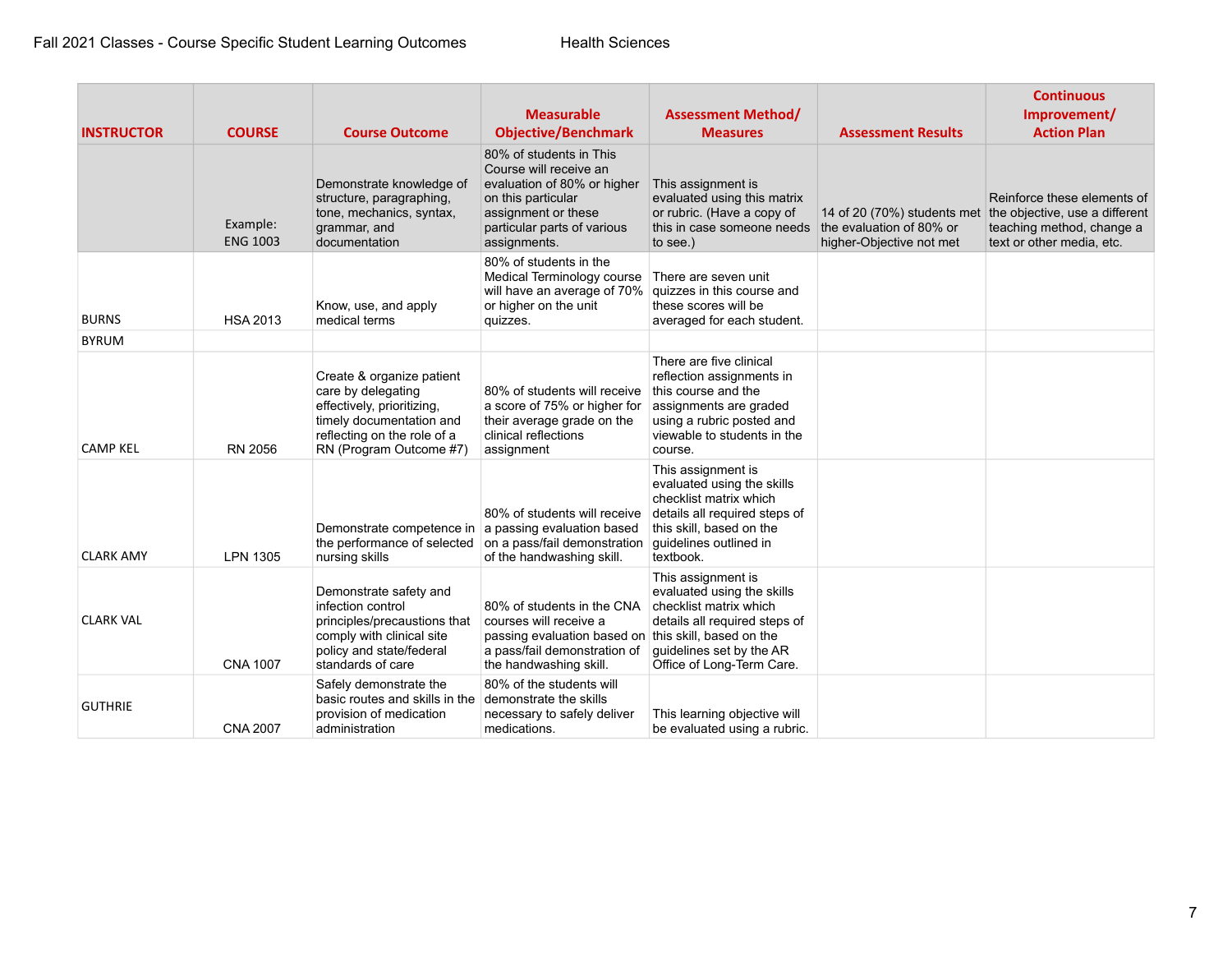| <b>INSTRUCTOR</b> | <b>COURSE</b>   | <b>Course Outcome</b>                                                                                                                                                                                                                                    | <b>Measurable</b><br><b>Objective/Benchmark</b>                                                                                                                                                                                                       | <b>Assessment Method/</b><br><b>Measures</b>                                                                                                                                                                                                                           | <b>Assessment Results</b>                                                                                                                                                                                                        | <b>Continuous</b><br>Improvement/<br><b>Action Plan</b>                                                                      |
|-------------------|-----------------|----------------------------------------------------------------------------------------------------------------------------------------------------------------------------------------------------------------------------------------------------------|-------------------------------------------------------------------------------------------------------------------------------------------------------------------------------------------------------------------------------------------------------|------------------------------------------------------------------------------------------------------------------------------------------------------------------------------------------------------------------------------------------------------------------------|----------------------------------------------------------------------------------------------------------------------------------------------------------------------------------------------------------------------------------|------------------------------------------------------------------------------------------------------------------------------|
| <b>HARTMAN</b>    | <b>PAR 1104</b> | Give examples of different<br>techniques paramedics may<br>use to obtain full and<br>accurate information from<br>patients during the history<br>and physical-taking process.<br>In addition, demonstrate<br>these techniques on a<br>simulated patient. | The student given a pre-<br>programed patient will<br>successfully complete an<br>accurate history and<br>physical 90% of the time.                                                                                                                   | Given a designated task<br>evaluation form, the student<br>will be evaluated to<br>demonstrate<br>compentencies.                                                                                                                                                       |                                                                                                                                                                                                                                  |                                                                                                                              |
| <b>HAUN</b>       | LPN 1603        | Illustrates the normal<br>physiologic, psychosocial,<br>and spiritual changes of the<br>older adult due to aging<br>through data collection and<br>presentation project.                                                                                 | 93% of students will receive<br>a passing score through<br>demonstration of a<br>presentation project<br>regarding the geriatric<br>population                                                                                                        | This assignment is<br>evaluated using a rubric with<br>specific criteria based on<br>course objectives for the<br>presentation project that will<br>assist the student to meet<br>the competency for<br>evidenced based patient<br>center care for a diverse<br>group. |                                                                                                                                                                                                                                  |                                                                                                                              |
| <b>HENDERSON</b>  | <b>CNA 1007</b> | Demonstrate safety and<br>infection control<br>principles/precaustions that<br>comply with clinical site<br>policy and state/federal<br>standards of care                                                                                                | 80% of students in the CNA<br>courses will receive a<br>passing evaluation based on<br>a pass/fail demonstration of<br>the handwashing skill.                                                                                                         | This assignment is<br>evaluated using the skills<br>checklist matrix which<br>details all required steps of<br>this skill, based on the<br>guidelines set by the AR<br>Office of Long-Term Care.                                                                       |                                                                                                                                                                                                                                  |                                                                                                                              |
| <b>HENLEY</b>     | PHL 1007        | Demonstrate proper<br>techniques to perform<br>venipuncture and capillary<br>puncture                                                                                                                                                                    |                                                                                                                                                                                                                                                       |                                                                                                                                                                                                                                                                        |                                                                                                                                                                                                                                  |                                                                                                                              |
| <b>HOLLAND</b>    | <b>CNA 1007</b> | Demonstrate safety and<br>infection control<br>principles/precaustions that<br>comply with clinical site<br>policy and state/federal<br>standards of care                                                                                                | 80% of students in the CNA<br>courses will receive a<br>passing evaluation based on<br>a pass/fail demonstration of<br>the handwashing skill.                                                                                                         | This assignment is<br>evaluated using the skills<br>checklist matrix which<br>details all required steps of<br>this skill, based on the<br>guidelines set by the AR<br>Office of Long-Term Care.                                                                       |                                                                                                                                                                                                                                  |                                                                                                                              |
| LEPPOLD           | RN 2046         | Analyzing & begin<br>evaluating the role of a RN,<br>the professional nurse,<br>Leadership & teamwork<br>(collaboration) with an acute<br>care setting (Program<br>Outcome #6).                                                                          | 80% of students<br>participating in the Cardiac<br><b>Emergency Simulation will</b><br>report improved confidence<br>when caring for clients and<br>report that they had the<br>opportunity to practice<br>communication and<br>collaboration skills. | This is evaluated via a 3-<br>question survey.                                                                                                                                                                                                                         | 90% of students who<br>responded to the survey<br>reported improved<br>confidence and that they<br>had an opportunity to<br>practice communication and<br>collaboration skills. 11 of 19<br>students responded to the<br>survey. | Encourage student<br>response to the survey to<br>gather more data. Continue<br>using this simulation for<br>future classes. |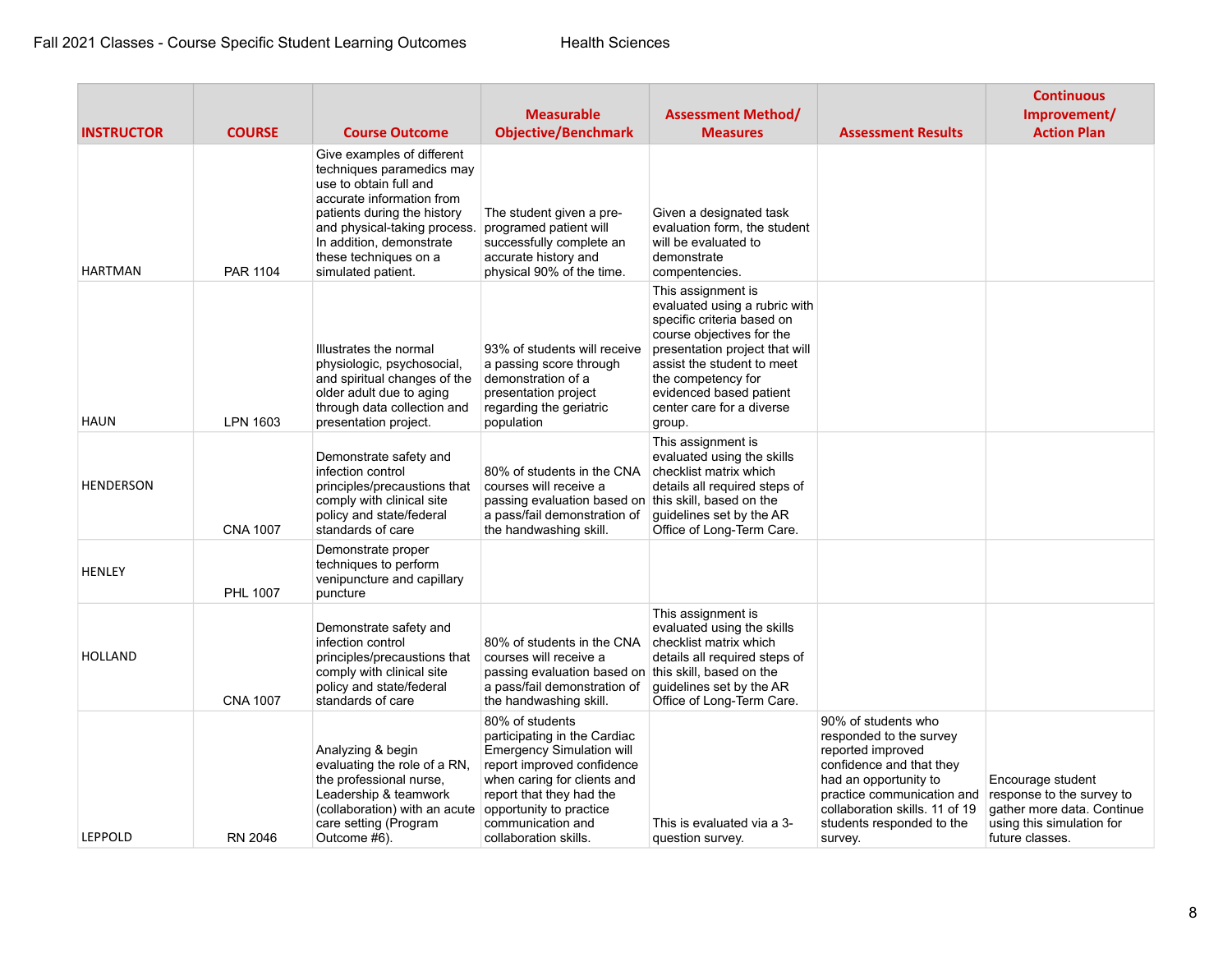| <b>INSTRUCTOR</b> | <b>COURSE</b>             | <b>Course Outcome</b>                                                                                                                                                   | <b>Measurable</b><br><b>Objective/Benchmark</b>                                                                                                                        | <b>Assessment Method/</b><br><b>Measures</b>                                                                                                                         | <b>Assessment Results</b>                                                   | <b>Continuous</b><br>Improvement/<br><b>Action Plan</b> |
|-------------------|---------------------------|-------------------------------------------------------------------------------------------------------------------------------------------------------------------------|------------------------------------------------------------------------------------------------------------------------------------------------------------------------|----------------------------------------------------------------------------------------------------------------------------------------------------------------------|-----------------------------------------------------------------------------|---------------------------------------------------------|
| MALLOY            | LPN 1502                  | Demonstrates safe care of<br>the maternity patient and<br>newborn                                                                                                       | 80% of students will<br>demonstrate a HESI Exam<br>Maternity/Pediatric pass rate exam demonstrates<br>of 850                                                           | Successful passing of this<br>readiness for the NCLEX                                                                                                                |                                                                             |                                                         |
| MILLER            | <b>CNA 1007</b>           | Demonstrate safety and<br>infection control<br>principles/precaustions that<br>comply with clinical site<br>policy and state/federal<br>standards of care               | 80% of students in the CNA<br>courses will receive a<br>passing evaluation based on this skill, based on the<br>a pass/fail demonstration of<br>the handwashing skill. | This assignment is<br>evaluated using the skills<br>checklist matrix which<br>details all required steps of<br>guidelines set by the AR<br>Office of Long-Term Care. |                                                                             |                                                         |
| <b>RAULS</b>      | <b>HSA 2013</b>           | Know, use, and apply<br>medical terms                                                                                                                                   | 80% of students in the<br>Medical Terminology course<br>will have an average of 70% quizzes in this course and<br>or higher on the unit<br>quizzes.                    | There are seven unit<br>these scores will be<br>averaged for each student.                                                                                           |                                                                             |                                                         |
| REED              | <b>HSA 2013</b>           | Know, use, and apply<br>medical terms                                                                                                                                   | 80% of students in the<br>Medical Terminology course<br>will have an average of 70%<br>or higher on the unit<br>quizzes.                                               | There are seven unit<br>quizzes in this course and<br>these scores will be<br>averaged for each student.                                                             | 17 of 18 students scored at<br>70% or higher on their<br>average quiz score |                                                         |
| <b>SMITH SUS</b>  | OTS 2013                  | Demonstrate an<br>understanding of the<br>professional organizations<br>that support the health<br>insurance specialist and<br>identify credentials offered<br>by each. | 80% of students will score ><br>74% on the chapter exam                                                                                                                | This assessment is<br>evaulated by the chapter<br>exam.                                                                                                              |                                                                             |                                                         |
| <b>STEPP DEB</b>  | <b>HS 1013</b>            | Demonstate understanding<br>of infection control concepts.<br>basic first aid, and how to<br>measure vital signs                                                        | 80% of students in the HSA<br>course will receive a<br>passing evaluation based on this skill, based on the<br>a pass/fail demonstration of<br>the handwashing skill.  | This assignment is<br>evaluated using the skills<br>checklist matrix which<br>details all required steps of<br>quidelines outlined in the<br>student textbook.       |                                                                             |                                                         |
| <b>TERRY</b>      | Not teaching Fall<br>2021 |                                                                                                                                                                         |                                                                                                                                                                        |                                                                                                                                                                      |                                                                             |                                                         |
| <b>WEEKS</b>      | <b>LPN 2716</b>           | Professional Behavior:<br>Demonstrates self-reflection<br>by examining own ideas,<br>feelings and behaviors                                                             | 100% of students will utilize<br>guided self reflection to<br>convey thoughts, feelings<br>and abilities of the clinical<br>experience                                 | Assignment evaluated by<br>using rubric to determine<br>depth of self examination.                                                                                   |                                                                             |                                                         |